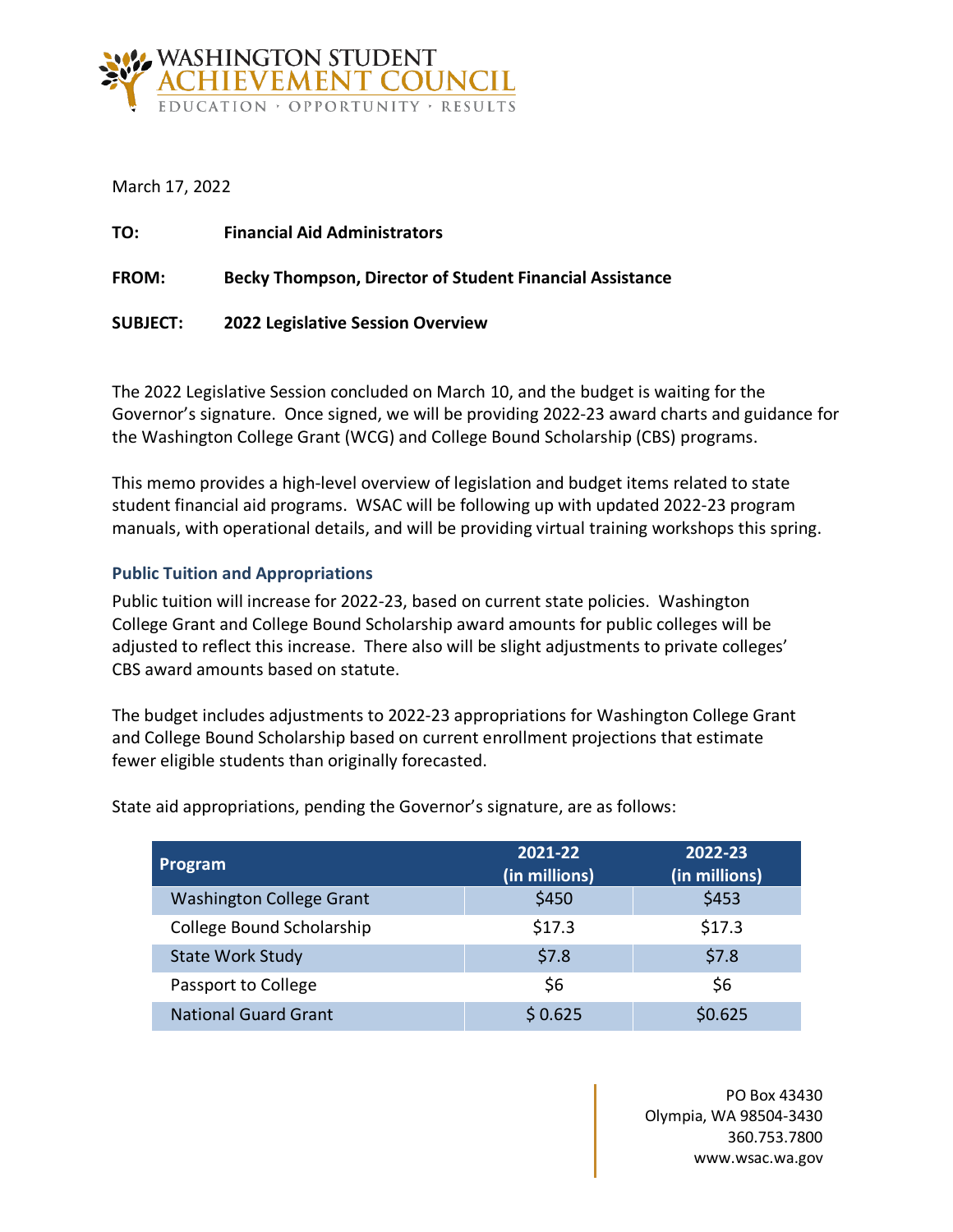*2022 Session Overview March 17, 2022 Page 2*

### **Passed Legislation - 2022-23 AY**

#### **Financial Aid Programs:**

#### Washington College Grant

- Maximum award MFI range expanded from 0-55% MFI to 0-60% MFI. All other MFI categories remain the same. (Budget Language, [ESSB 5693,](https://app.leg.wa.gov/billsummary?BillNumber=5693&Year=2021&Initiative=False) Section 949(2), p. 810)
- "Bridge Grant" of \$500 for students half-time or more, added to 0-60% MFI WCG recipients who are not receiving CBS. (Budget Language, **ESSB 5693**, Section 610(15), p. 748)
- Automatic WCG income eligibility for students receiving the following public benefit programs [\(2SHB 1835\)](https://app.leg.wa.gov/billsummary?BillNumber=1835&Initiative=false&Year=2021):
	- o Aged, blind, or disabled assistance benefits under Chapter 74.62 RCW
	- $\circ$  Essential needs and housing support program benefits under RCW 43.185C.220
	- $\circ$  Pregnant women assistance program financial grants under RCW 74.62.030

#### National Guard Grant [\(SHB 1642\)](https://app.leg.wa.gov/billsummary?BillNumber=1642&Chamber=House&Year=2021)

- Allows graduate students to participate in the program
- The maximum award value calculation changes for 2022-23. Maximum award value cannot exceed Washington College Grant maximum award, plus \$500 for books and supplies. Note, this program is capped by appropriation. The maximum award value still needs to be determined based on estimated usage of program.

#### Gift Equity Policies [\(HB 1907\)](https://app.leg.wa.gov/billsummary?BillNumber=1907&Initiative=false&Year=2021)

Requires colleges participating in state aid, except community and technical colleges, to allow students to receive private scholarship funding up to full financial need without reducing federal, state, or institutional financial aid.

#### Washington College Grant for Apprenticeship [\(E2SSB 5764\)](https://app.leg.wa.gov/billsummary?BillNumber=5764&Initiative=false&Year=2021)

- Section 1 aligns the maximum Washington College Grant for Apprenticeship (WCG-A) award to the maximum award amount for WCG at community and technical colleges (CTC).
- Section 2 Indicates intent for apprentices who receive related supplemental instruction through a CTC to be awarded WCG-A by the CTC. Requires SBCTC to implement fully by 2025-26 AY. SBCTC to collaborate with WSAC to create a student IT interface.
- Section 3 requires WSAC to contract with the William D. Ruckelshaus Center to conduct research. Some of the research includes (but this is not a complete list), evaluate paths to credential for apprentices, examine national best practices to award education credentials to apprentices, research apprentices' demand for degrees, review the current funding model within the CTC system, identify and remove barriers for apprentices to receive WCG-A.
- Section 4 Four-year public colleges must establish a policy for granting as many credits as possible for related supplemental instruction by the 2028-29 AY.